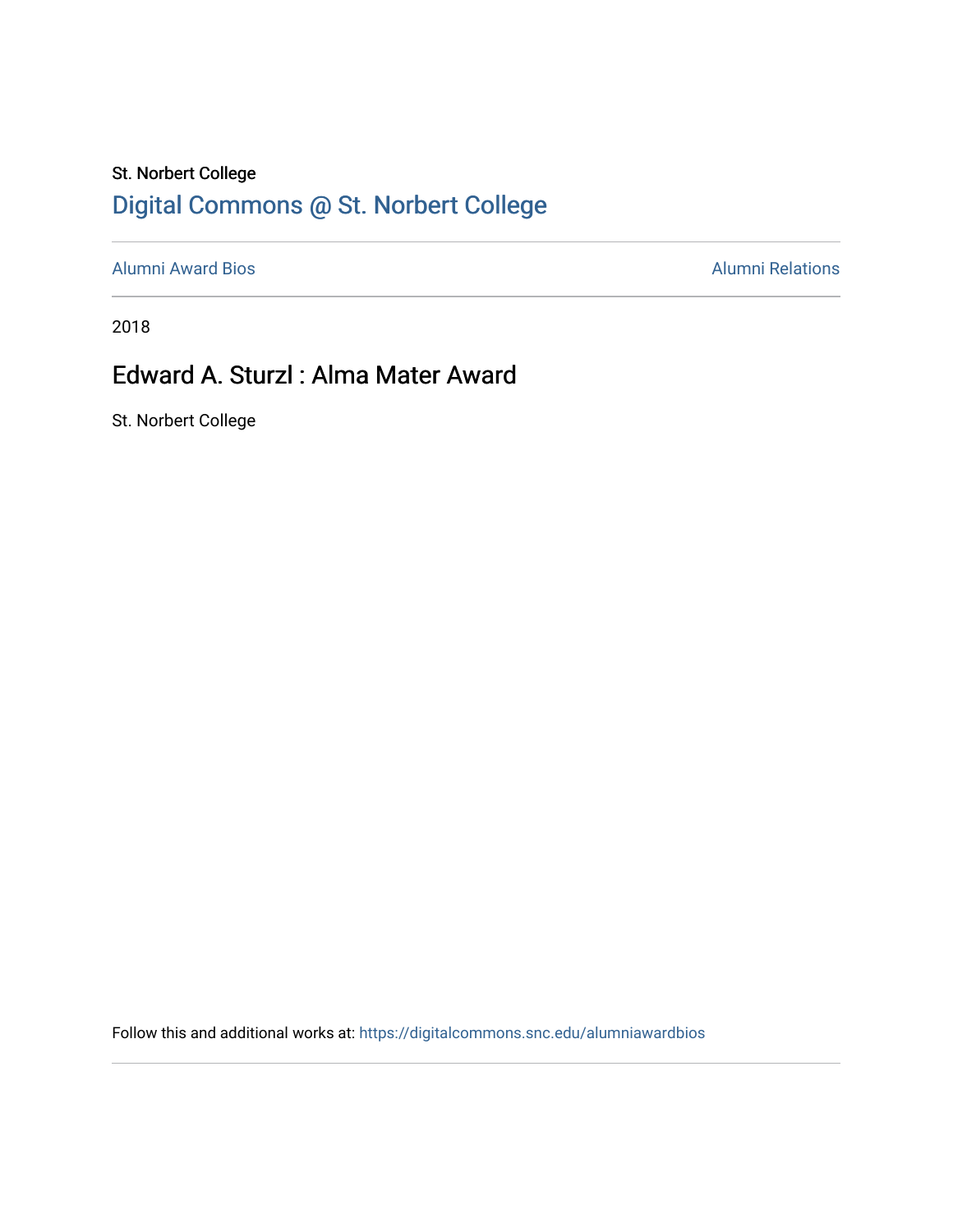



[Academics](https://www.snc.edu/academics) [Admission](https://www.snc.edu/admission) [Campus Life](https://www.snc.edu/campuslife) [Living Norbertine](https://www.snc.edu/livingnorbertine) [Athletics](https://www.snc.edu/athletics) [About](https://www.snc.edu/about)

Q

[Alumni](https://www.snc.edu/alumni/) [Alumni Awards](https://www.snc.edu/alumni/awards/) > 2018 Alma Mater Award A

#### [Alumni](https://www.snc.edu/alumni/index.html)

# 2018 Alma Mater Award





#### Edward A. Sturzl '71

At St. Norbert, the name Sturzl is literally synonymous with service: The sign inside Todd Wehr Hall reads "Sturzl Center for Community Service and Learning."

For Ed Sturzl (for whom, along with wife, Ann, the Center is named), service is both a commitment and a passion.

In the greater Plymouth community he and Ann call home, Ed was a longtime member of the Lions Club, not only as a fundraiser but as a frequent "chauffeur," driving blind and visually impaired residents to medical appointments. He also served for a decade as a board member of the

Rehabilitation Center of Sheboygan, which employs adults with disabilities in industrial positions. He has served on the parish council of St. John the Baptist Church. Plymouth's Horizon grade school owes its existence in large part to Ed's championing of it in the 1990s, and area schools have benefited from Ed's service as a coach and referee.

Ed also volunteers frequently with equine organizations. For 4-H, he has raised his hand for everything from facilities improvements at the local fairgrounds to announcing at horse shows. He volunteers, too, with the United States Eventing Association at functions throughout Wisconsin.

Ed made equally substantive contributions in his professional life. Originally a distribution